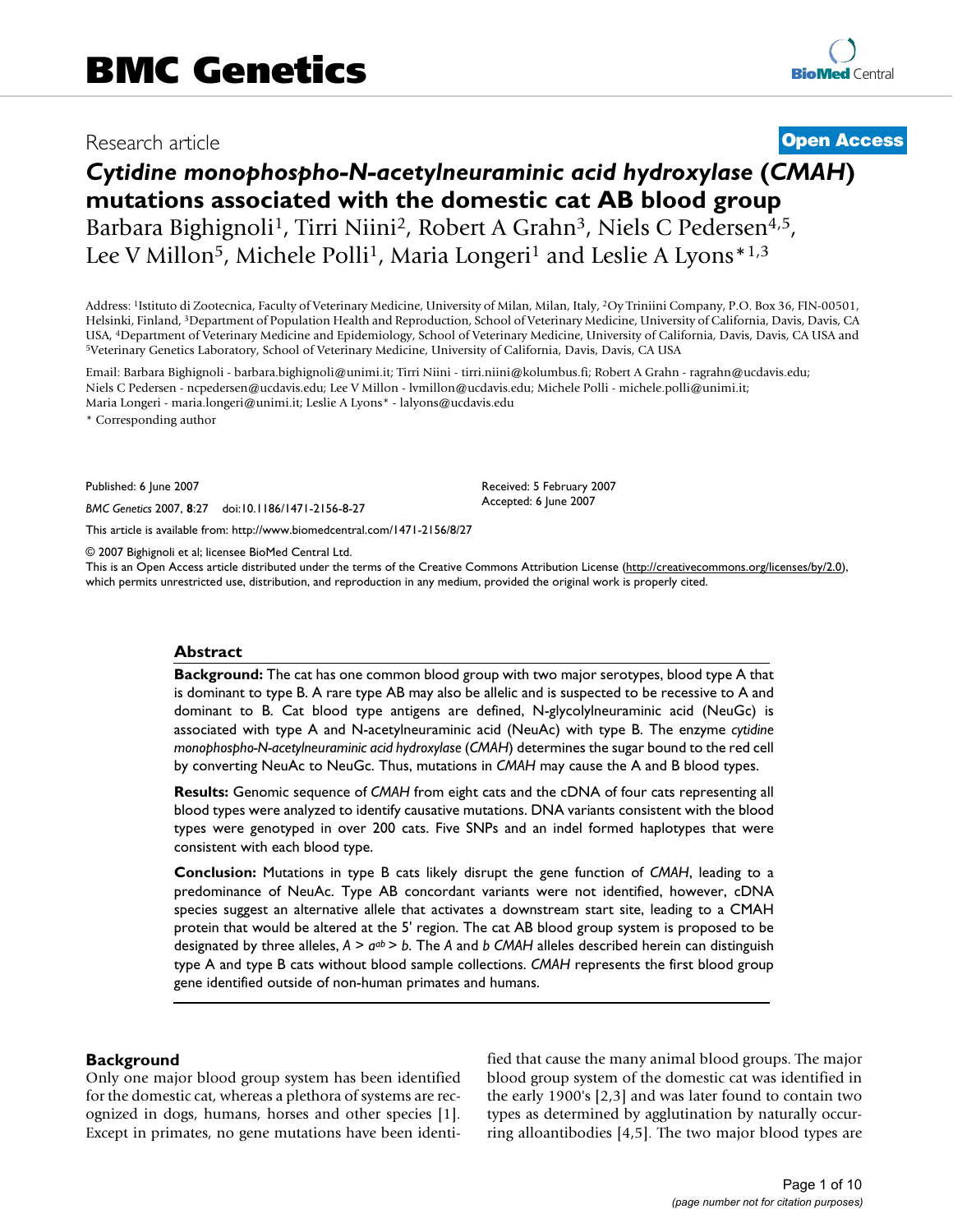called type A and type B [6]. The common types are allelic, with type A dominant to type B. A rare type AB, which shows agglutination with both anti-A and anti-B, has not been as clearly defined, but is suspected to be allelic to types A and B [6,7]. Several studies have shown familial segregation for cat blood types A and B. However, families segregating for type AB are limited and the parentage of the matings was not confirmed. Therefore, the inheritance of the third type AB allele was not clearly resolved [6,7], although it appears to be recessive to type A and dominant to type B [8].

A majority of random bred cats throughout the world are type A [4-6,9-13]. However, some cat breeds have a high frequency of type B individuals. The Siamese, Tonkinese and Burmese breeds are nearly fixed for type A, whereas the prevalence of type B individuals of British Shorthairs, Birmans, Devon and Cornish Rex can range between 25 – 50% [14]. Although type B cats are rare in random bred populations, admixtures with cat breeds are increasing the frequency of type B cats in the random bred population. For example, type B cats are more common in the random bred populations of California [15] and Australia than in Europe and the rest of the United States [13]. Thus, veterinary clinics and hospitals are finding it increasingly necessary to maintain both type A and type B cats for blood transfusions.

The ability to determine feline blood types is especially important because of the phenomena of neonatal isoerythrolysis [16-18] and transfusion reactions [19-22] between previously non-sensitized donors. Similar to the unrelated ABO system of humans, cats often possess alloantibodies against their opposite blood type. Blood type B cats possess strong agglutinins and hemolysins to type A red cells. Type A cats possess alloantibodies that are less strongly reactive for type B red cells. Thus, a blood transfusion of a type B cat with type A blood can cause a severe reaction. Milder reactions occur if type B blood is transfused into a type A cat. Interestingly, blood type AB cats are universal recipients since they lack alloantibodies against either blood type. The presence of strong, naturally occurring alloantibodies in the type B cat against the A antigens also leads to neonatal isoerythrolysis for type A kittens born from a type B queen. The prevention of transfusion reactions and neonatal isoerythrolysis requires close monitoring of blood types of donor and recipient, and toms and queens [17,23-26].

The cause and the likely enzymatic mechanism for the cat blood groups is known. The A and B blood types of cats are caused by differences in the neuraminic acid residues present on a ceramide dihexose backbone on the surface of erythrocytes [27-30]. The type A cat has mainly N-glycolylneuraminic acid (NeuGc) and a small amount of N-

acetylneuraminic acid (NeuAc), while the type B cat has only NeuAc [28]. Since A positive is dominant to B positive, obligate carriers of the B blood type present similarly to the common A positive cats. Rare type AB positive cats have both NeuAc and NeuGc presented on the red cells in similar quantities, each at approximately 50% normal expression levels [7].

NeuAc is converted to NeuGc in a pathway that is catalyzed by *cytidine monophospho-N-acetylneuraminic acid hydroxylase* (*CMAH*) [31]. N-glycolylneuraminic acid (NeuGc) is expressed in most mammals, but not in humans [32]. Human *CMAH* was inactivated after their divergence from chimpanzees by a deletion in the coding region [32]. *CMAH* is postulated to be active only in type A red cells and either absent or nonfunctional in type B red cells, because recessive type B cats do not convert NeuAc to NeuGc [28]. In this study, feline *CMAH* was characterized and examined for mutations that could influence and characterize the cat AB blood group system.

# **Results**

# *Genomic and mRNA analyses*

The 2× trace sequence of the cat [UCSC Genome Browser scaffold\_185890, 185896, 215984] [33] and the *CMAH* sequence from the domestic dog were sufficient to identify twelve of the putative 14 exons of feline *CMAH*. Cat *CMAH* exons 4 and 10 were absent from the trace archives, however, coding region and UTR sequences were subsequently obtained from the cDNA studies. The complete *CMAH* cDNA was sequenced from four cats, including a type A Oriental Shorthair [GenBank: [EF127684](http://www.ncbi.nih.gov/entrez/query.fcgi?db=Nucleotide&cmd=search&term=EF127684)], a type B Persian [GenBank: [EF127685](http://www.ncbi.nih.gov/entrez/query.fcgi?db=Nucleotide&cmd=search&term=EF127685)], a type AB Siamese and a crossbred heterozygous B carrier (Type Ab). The cDNA sequence and protein translation are presented in Additional file 1. The cDNA sequences were compared with published sequences from several species, including mouse [GenBank: **D21826**], human [GenBank: [AF074480\]](http://www.ncbi.nih.gov/entrez/query.fcgi?db=Nucleotide&cmd=search&term=AF074480), dog [Ensembl: ENSCAFT00000016708] and cat. Assuming the putative start methionine is the next to last codon of exon 1, the cat *CMAH* had 578 amino acids and 14 coded exons, producing a 1734 nucleotide transcript [Additional file 1]. Only the last 6 bps of exon 1 were translated, presenting the putative start codon, methionine, and a glycine, prior to the splice to the fully translated exon 2, which began with a serine. The first 72 amino acids in terminal exon 14 were translated; the polyadenylation signal is 373 bp downstream of the stop codon. Cat *CMAH* exhibited 91.7% nucleotide sequence identity to the predicted sequence of the dog, 83.7% with the mouse, and 84.5% with human. At the protein level, cat *CMAH* was 92.9% identical to the dog, 89.6% identical to the mouse and 87.7% identical to human.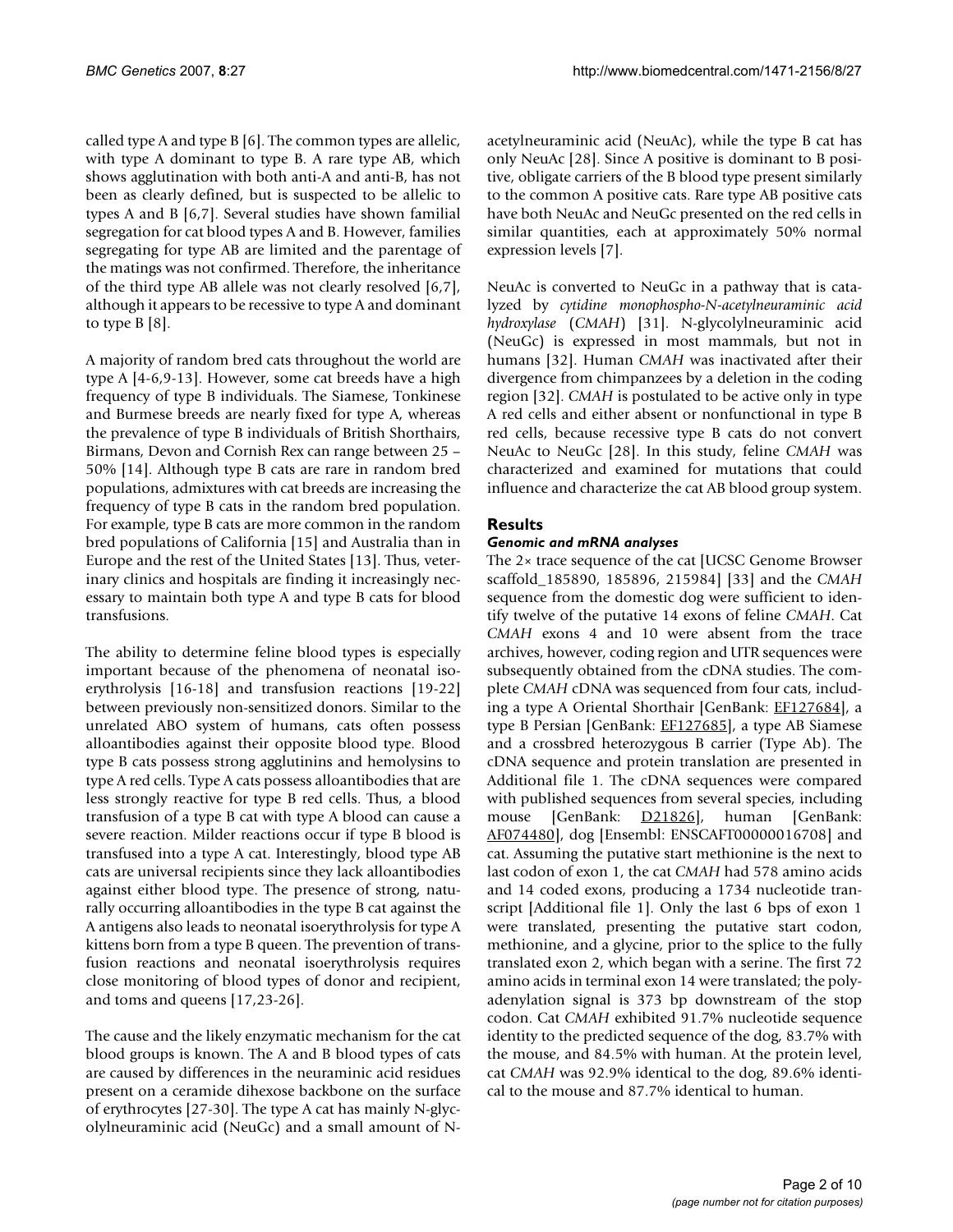Sequence analyses of the coding regions identified eleven DNA variants including seven silent and four missense mutations [Additional file 1]. The missense mutations included an exon 2 G139A (V47M), an exon 2 T265A (Y89N), an exon 4 A324C (E108D) and an exon 13 G1600A (D534N). Approximately 550 bp of genomic DNA sequence were analyzed upstream of the start codon in exon 1 (Figure 1), including the exon 1 5' UTR, in six type A cats, three type B cats and two type AB cats [Type A UTR GenBank: [EF127683](http://www.ncbi.nih.gov/entrez/query.fcgi?db=Nucleotide&cmd=search&term=EF127683)], [Type B GenBank: [EF127686](http://www.ncbi.nih.gov/entrez/query.fcgi?db=Nucleotide&cmd=search&term=EF127686)]. Five additional SNPs were identified, including G-108A, G-217A, C-371T, A-468G, and G-539A, and an 18 bp indel at position -53 in the 5' UTR (Figure 1).

Two upstream SNPs, G-217A and C-371T, the 18 bp indel, three missense coding region SNPs, G139A, T265A, and G1600A and the silent G1266A in exon 11 were consistent with the blood types in the eight sequenced cats and were subsequently genotyped in 213 additional cats (Table 1), which included the cats comprising the two purebred pedigrees (Figures 2, 3). The 18 bp indel was deleted in the type A homozygous cats, but inserted in the type B cat. All type B cats were homozygous for the identified variants. All type A cats that were obligate carriers of type B were heterozygous, suggesting 2 haplotypes controlling the cat blood types. No cats that were type A were homozygous for the type B haplotype. In addition, these haplotypes segregated concordantly with the blood types in the two breed pedigrees (Figures 2, 3). Only one coding region SNP, the silent G1266A mutation in exon 11, was inconsistent with the blood types in the expanded sample pool. Approximately 20 individuals had genotypes that were discordant with the blood types (data not shown). Flanking sequences were insufficient to genotype the A324C SNP in additional cats. The remaining six silent coding region mutations were not present in all the cats with the same blood type or were unique to an individual cat [Additional file 1]. GenBank accessions represent the sequences of the identified DNA variants consistent with type B cats [GenBank: [EF127686](http://www.ncbi.nih.gov/entrez/query.fcgi?db=Nucleotide&cmd=search&term=EF127686)].

#### *5' UTR mRNA analysis*

The cloned 5' UTR sequences detected more than two species of cDNA sequences in three of the four cats analyzed by mRNA. All of the clones from the homozygous A cat and 50% of the clones from the heterozygous A cat had sequences that extended to approximately -121 bp, which included an in-frame ATG at -102 bp (Figure 4). Approximately 50% of the clones from the type B cat also extended to -121 bp, which included the ATG at -99 bp and the 18 bp insertion at -53 bp. Unexpectedly, the remaining type B cDNA clones were completely missing exon 1. In these particular clones, intron 1 sequence appeared prior to exon 2 sequence, with novel ATGs 16 bp and 59 bp upstream of the splice site for the initial serine

| A<br>R           | $-540$           | -530   | -520   | $-510$ | -500                                                        | $-490$<br>ttctqtqqqaaaqttaactcacqaaqtaqctaqctqqtaqaqatacaccqcqtqacaqqcc           |
|------------------|------------------|--------|--------|--------|-------------------------------------------------------------|-----------------------------------------------------------------------------------|
| в                | -480             | $-470$ | $-460$ | $-450$ | -440                                                        | $-430$                                                                            |
| A<br>R           | $-420$<br>$Ab$ . | $-410$ | $-400$ | $-390$ | $-380$                                                      | $-370$<br>caccgtgccgggtgtaaggttctcatgttctacagaatggtagtgcgtatcagcacgtgta           |
| $-360$<br>A<br>R | $-350$           | $-340$ | $-330$ |        | $-320$                                                      | $-310$<br>$-300$<br>ggcttgtcccgggggtggctttggaggcttgacccaggctggggtaggacgactgggttct |
| A<br>R<br>Ab     | -290             | -280   | $-270$ | $-260$ | $-250$                                                      | -240<br>atttgaacctggagggtggtaaacatgactagtggtgaaagttgaaccgtgcttgtgagca             |
| A<br>в           | $-230$           | $-220$ | $-210$ | $-200$ | $-190$                                                      | $-180$<br>aaaggatcagatctaaacgcagaagtgtgcaggtgggagcgggcagggtgggcacctggag           |
| A<br>R<br>Ab     | $-170$           | $-160$ | $-150$ | $-140$ | $-130$                                                      | $-120$<br>cccaataggatcctgcgtctgaagcaacacagcagaggaagtggtgcaacggaatcagtag           |
| A<br>R           | $-110$           | $-100$ | -90    | $-80$  | -70<br>tgaaccgcgtgcatatgcatcctccgtctcatactttgtgggagca------ | -60                                                                               |
| A<br>в<br>Ab     | $-50$            | $-40$  | $-30$  | $-20$  | $-10$                                                       | ---aacgagcaaccaccgtcctttcagaattcccagggagaggcagctgcggaccATGGGC                     |

#### Figure 1

**Cat genomic sequence of** *CMAH* **including the 5'UTR to exon 1**. Sequence generated from genomic DNA from cats of each blood type. Lower case letters represent the UTR. The six bold upper case letters are the last six nucleotides of exon 1 that are translated to the methionine start and a glycine prior to the splice with exon 2. ATG sites are underlined. The lower case in italics is the intronic 1 sequence that is the splice variant sequence found in the cDNA of Type B cats, spliced immediately upstream of the exon 2 sequence. Two GATA transcription factor sites are underlined. The mutations that are consistent with blood group phenotypes, A-217G and the T-371C, are presented in bold and underlined. One intron 1 variant and three 5' UTR mutations that are not consistent with blood types are also presented.

codon for exon 2 (Figures 1 &4). Either of these intronic ATGs caused a shift in the reading frame of the protein. The two cDNA forms found in the Type B cat were also identified in the heterozygous A and AB cats, but at a lower frequency.

#### *Blood type AB cats*

Approximately 8,650 samples of cat blood have been typed by hemagglutination assay at the collaborating service laboratory (data not shown). Approximately 133 cats were type AB, suggesting a frequency of approximately 1.5% in the European cat population. However, a major-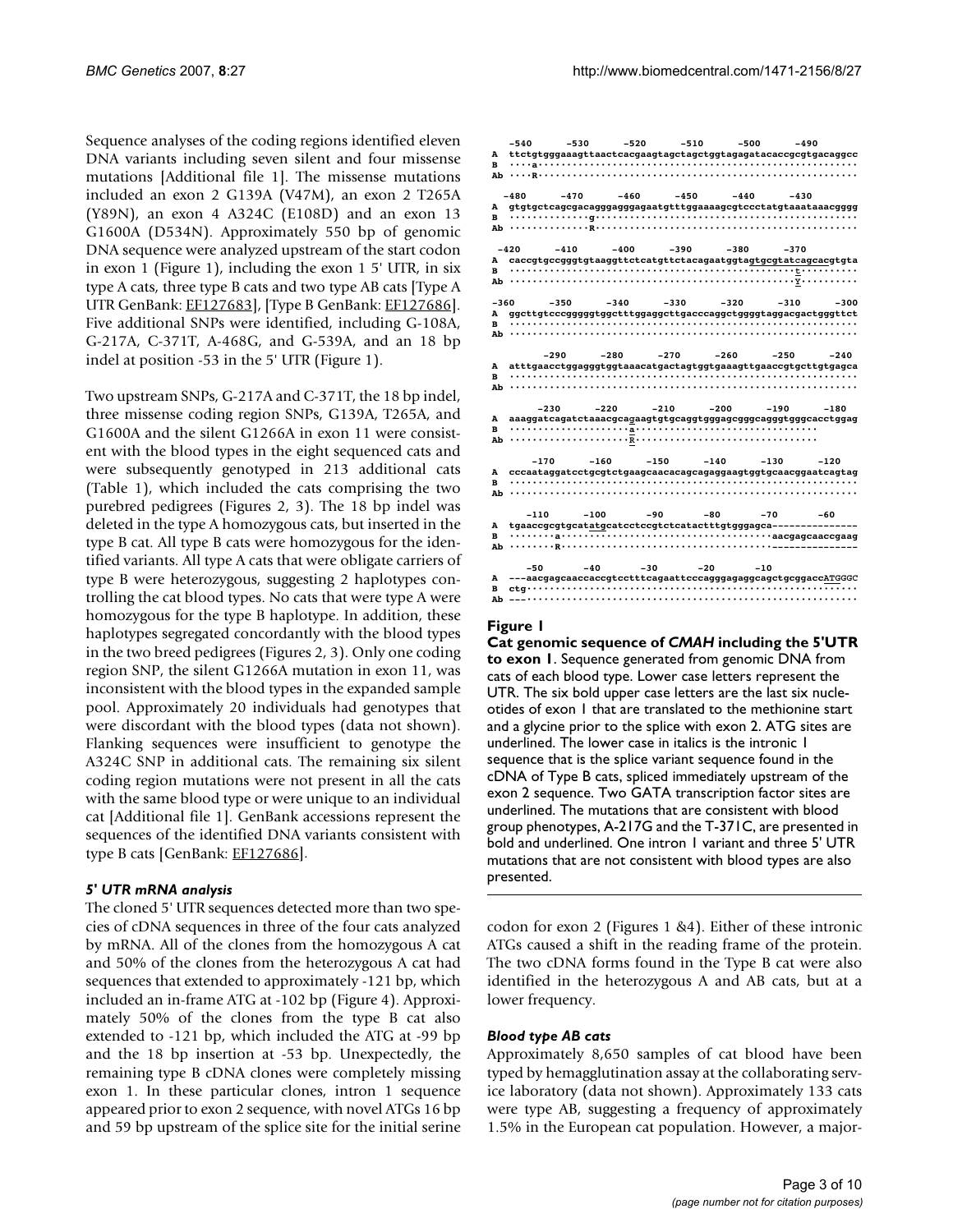|                          | <b>Blood</b>      |                |        | 5' UTR    |              | E <sub>2</sub> | E <sub>3</sub> | E <sub>13</sub> |
|--------------------------|-------------------|----------------|--------|-----------|--------------|----------------|----------------|-----------------|
| <b>Breed</b>             | Type <sup>1</sup> | No.            | A-217G | $C-371T$  | $\Delta$ -53 | <b>G139A</b>   | <b>T265A</b>   | G1600A          |
| Trace archive            |                   |                | A      | A         | N            | G              | T              | G               |
| Birman <sup>3</sup>      | A                 | 18             | AA     | CC        | <b>NN</b>    | GG             | TT             | GG              |
| British SH <sup>3</sup>  | A                 | 5              | AA     | CC        | <b>NN</b>    | GG             | <b>TT</b>      | GG              |
| Devon Rex <sup>3</sup>   | A                 | 5              | AA     | CC        | <b>NN</b>    | GG             | <b>TT</b>      | GG              |
| Domestic SH <sup>3</sup> | A                 | T              | AA     | CC        | <b>NN</b>    | GG             | <b>TT</b>      | GG              |
| <b>Exotic SH</b>         | A                 | 3              | AA     | CC        | <b>NN</b>    | GG             | <b>TT</b>      | GG              |
| Oriental SH <sup>4</sup> | A                 | $\overline{1}$ | AA     | CC        | <b>NN</b>    | GG             | <b>TT</b>      | GG              |
| Scottish Fold            | A                 | $\overline{2}$ | AA     | CC        | <b>NN</b>    | GG             | <b>TT</b>      | GG              |
| Type A Haplotype         |                   |                | A      | C         | N            | G              | T              | G               |
| Birman                   | A                 | 9              | AG     | CT        | <b>NP</b>    | GA             | TA             | GA              |
| <b>British SH</b>        | A                 | 4              | AG     | CT        | <b>NP</b>    | GA             | TA             | GA              |
| Devon Rex                | A                 | 18             | AG     | <b>CT</b> | <b>NP</b>    | GA             | TA             | GA              |
| Domestic SH              | A                 | $\mathbf{I}$   | AG     | CT        | <b>NP</b>    | GA             | TA             | GA              |
| <b>Exotic SH</b>         | A                 | $\mathbf{I}$   | AG     | CT        | NP           | GA             | <b>TA</b>      | GA              |
| Hybrid <sup>4</sup>      | Аb                | 12             | AG     | <b>CT</b> | <b>NP</b>    | GA             | <b>TA</b>      | GA              |
| Scottish Fold            | A                 | 5              | AG     | CT        | <b>NP</b>    | GA             | <b>TA</b>      | GA              |
| Siberian                 | A                 | $\overline{2}$ | AG     | CT        | <b>NP</b>    | GA             | <b>TA</b>      | GA              |
| Birman <sup>3</sup>      | B                 | 22             | GG     | <b>TT</b> | PP           | AA             | AA             | AA              |
| British SH <sup>3</sup>  | В                 | 30             | GG     | ΤT        | PP           | AA             | AA             | AA              |
| Devon Rex                | B                 | 25             | GG     | TT        | PP           | AA             | AA             | AA              |
| Persian <sup>4</sup>     | В                 | T              | GG     | <b>TT</b> | PP           | AA             | AA             | AA              |
| Scottish Fold            | B                 | $\overline{1}$ | GG     | <b>TT</b> | PP           | AA             | AA             | AA              |
| Type B haplotype         |                   |                | G      | T         | P            | A              | A              | A               |
| Bengal                   | AB                | $\overline{1}$ | AA     | CC        | <b>NN</b>    | GG             | TΤ             | GG              |
| Devon Rex                | AB                | I              | AA     | CC        | <b>NN</b>    | GG             | TT             | GG              |
| Egyptian Mau             | AB                | I              | AA     | CC        | <b>NN</b>    | GG             | ТT             | GG              |
| European                 | AB                | 4              | AA     | CC        | <b>NN</b>    | GG             | TT             | GG              |
| Ragdoll                  | AB                | 8              | AA     | CC        | <b>NN</b>    | GG             | TT             | GG              |
| Siamese <sup>4</sup>     | AB                | T              | AA     | CC        | <b>NN</b>    | GG             | ТT             | GG              |
| Siberian                 | AB                | $\overline{1}$ | AA     | CC        | <b>NN</b>    | GG             | <b>TT</b>      | GG              |
| <b>British SH</b>        | AB                | 3              | AG     | CT        | <b>NP</b>    | GA             | <b>TA</b>      | GA              |
| Cornish Rex              | AB                | $\overline{a}$ | AG     | CT        | NP           | GA             | <b>TA</b>      | GA              |
| Devon Rex                | AB                | 7              | AG     | CT        | <b>NP</b>    | GA             | <b>TA</b>      | GA              |
| European                 | AB                | $\mathsf{I}$   | AG     | CT        | <b>NP</b>    | GA             | <b>TA</b>      | GA              |
| Maine Coon               | AB                | T              | AG     | CT        | <b>NP</b>    | GA             | <b>TA</b>      | GA              |
| Manx                     | AB                | I              | AG     | CT        | <b>NP</b>    | GA             | TA             | GA              |
| Ragdoll <sup>3</sup>     | AB                | T              | AG     | СT        | <b>NP</b>    | GA             | TA             | GA              |
| $S$ phyn $x^3$           | AB                | $\overline{2}$ | AG     | CT        | <b>NN</b>    | GA             | TA             | GA              |
| <b>Totals: 18 breeds</b> |                   | $N = 221$      |        |           |              |                |                |                 |

#### **Table 1:** *CMAH* **DNA variants genotyped in domestic cats.**

The column labels indicate which region of the gene had the mutation, such as the 5' UTR or exons 2, 3, or 13. The actual base pair changes and positions are noted above each column. The delta symbol indicates a deletion. The sequence for the trace archive sequence from GenBank of the Abyssinian cat is listed first. 1. Blood typing was determined as described in the Methods. 2. The 18 bp indel is represented by N for not present and P for present. All other mutations are presented as their nucleotide abbreviation  $(A = \text{adenine}, C = \text{cytosine}, T = \text{thymidine}, G = \text{guanine})$ . 3. The genomic sequence of each *CMAH* exon, except exons 4 and 10 was determined for one cat of each of the indicated breeds. 4. The cDNA sequence was determined for one cat of each of the indicated breeds.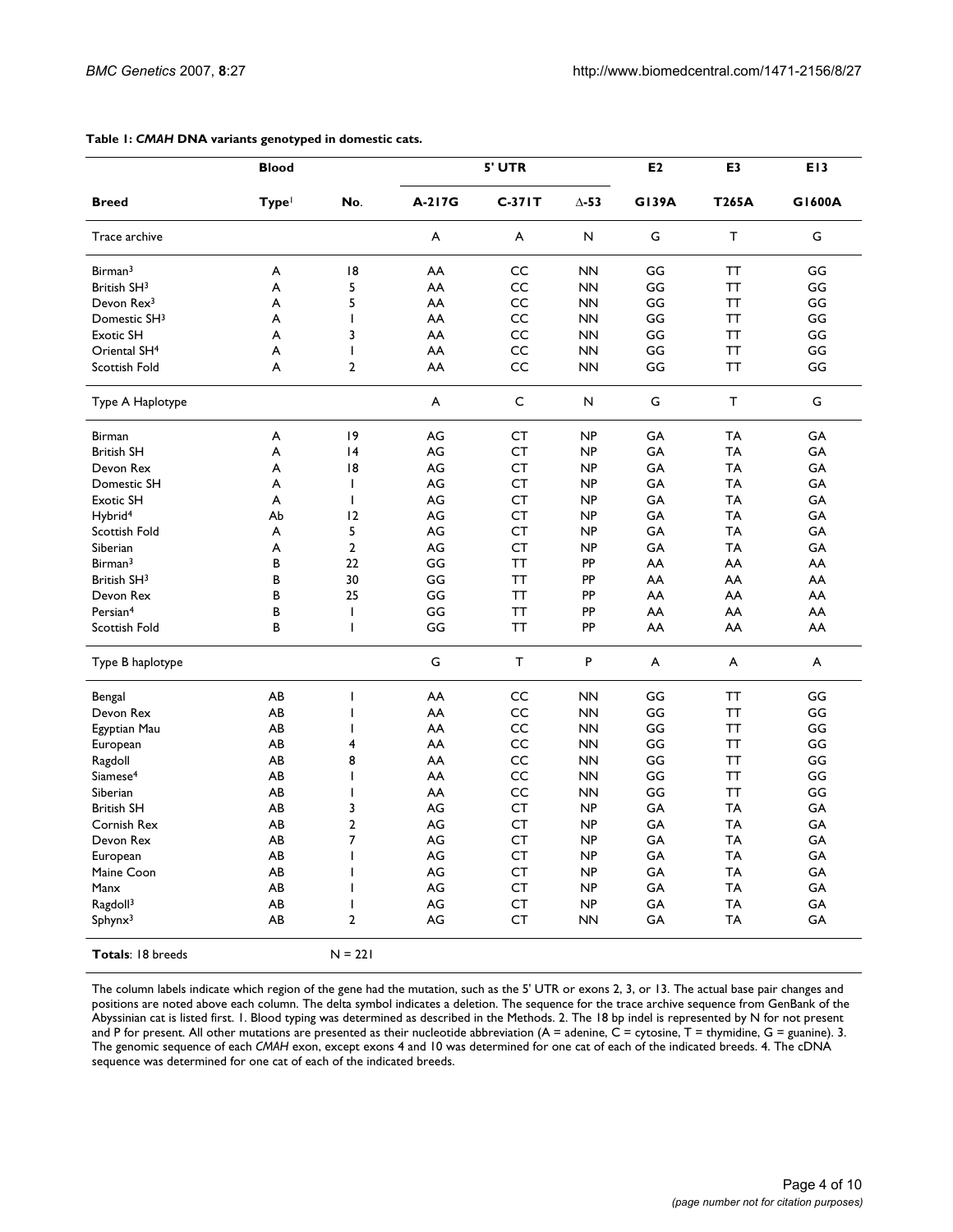

#### **Figure 2**

**Pedigree of a British Shorthair cat family segregating for blood types and** *CMAH* **variants**. Circles represent females, squares represent males, filled symbols indicate type B cats from hemagglutination assays. Symbols with a diagonal slash represent cats that were not available for the analyses. Numbers under the symbols represent the laboratory sample number. Genotypes for the *CMAH* variants are represented below the cat identification numbers, respectively, and are presented as haplotypes in the order; G-217A, T-371C, ∆-53, G139A, T265A.

ity of the type AB cats represented the Ragdoll breed ( $N =$ 104) and European shorthairs ( $N = 18$ ). Approximately 50% of cDNA sequences from the type AB cat were missing exon 1 and had intron 1 sequence upstream of exon 2, similar to the type B cats. Blood type AB cats were never homozygous for the haplotype of the B blood group; they were either homozygous or heterozygous *A*. Unexpectedly, two type AB cats of the Sphynx breed were homozygous for the 18 bp insertion, but heterozygous for the four other mutations in the haplotypes (Table 1).

#### **Discussion**

Dozens of blood group systems have been recognized by the International Society of Blood Transfusion and 39 are genetically characterized in humans [34,35]. Extensive polymorphism is present in some blood groups of humans and some agricultural species, allowing blood groups for use in identification and parentage testing. In addition to pedigree testing, blood typing has been of crucial importance in preventing transfusion reactions and neonatal isoerythrolysis in a variety of species.

The cat AB blood group system is both unique and typical of blood groups of other species. It is unique because it appears to be the sole major blood group system. Since it has only two common alleles and the vast majority of cats have the same blood type A, the cat blood group system is also somewhat unique in not being useful for parentage and identification testing. It is typical of other animal blood groups in that cats with one blood type naturally





produce alloantibodies to the opposing blood type [17,26]. Therefore, like other blood group systems, such as ABO of humans, the AB system of cats is important in transfusion reactions and neonatal isoerythrolysis [17,26].

The cat AB blood group is coded by a unique gene, which is not listed among the 39 blood type genes that have been identified in humans. *Cytidine monophospho-N-acetylneuraminic acid hydroxylase (CMAH)*, which is associated with the production of the sialic acids on cat red cells [28], is non-functional in humans and chickens [32,36]. However, *CMAH* has been highly conserved and is active in species as primitive as echinoderms [37]. The present study demonstrated that the genomic structure of cat *CMAH* was similar to the homologous gene in other species. At first, *in silico* comparison to mouse and rat *CMAH* suggested that in the cat, only the last 6 nucleotides of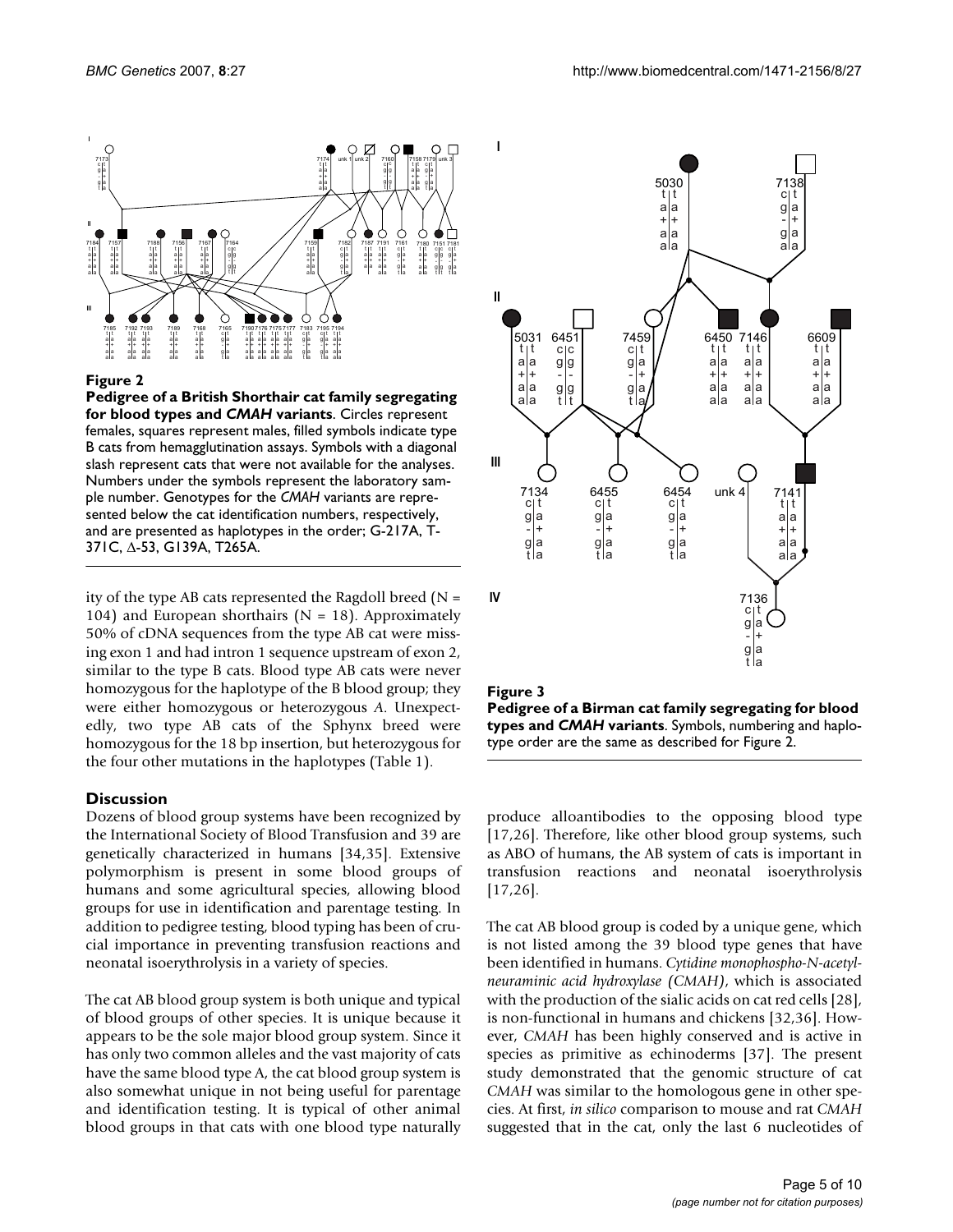

#### **Figure 4**

**Schematic of putative cat CMAH protein deduced from mRNA**. a. The ATG at -102 bp may be the true activation site in the cat, implying an extension to exon 1 exists in the cat, 5' to *CMAH* exon 1 that has been declared in mouse *Cmah*. Blood type A cats have at least one allele that creates the depicted fully functional protein. b. An 18 bp insertion is homozygous in the genomic sequence of type B cats. This insertion disrupts the reading frame created by the -102 bp ATG, causing a TGA stop codon. Approximately 50% of the mRNA of the type B cat had this insertion. c. Approximately 50% of the mRNA from the blood type B cats had the 3' portion of intron 1 spliced directly to exon 2, completely skipping exon 1, including the insertion. Two ATG sequences are present in this intronic leader but are not in frame. The first in-frame ATG occurs at bp 139 in exon 2 for cats with this mis-spliced mRNA species. The insertion and G139A mutation is concordant with the *b*  allele. Cats that are blood type A but carry the *b* allele had all three species of mRNA. d. The mRNA from cats of the rare blood type AB did not extend to the -102 bp start and did not have the 18 bp insertion. The traditional ATG start at bp 1 would be the first in-frame start site. Approximately 50% of the mRNA from the blood type AB cat also had mRNA species as depicted in figure 5c but not the G139A mutation as found on the *b* allele.

exon 1 and the first 72 in terminal exon 14 were translated.

This study suggests that the cat AB blood group system resulted from mutation(s) in *CMAH* that prevented the conversion of NeuAc to NeuGc, hence type B to type A. Several mutations, including 2 SNPs upstream of the start, an indel in the exon 1 5' UTR and three missense mutations in the coding region were concordant with the type A and type B blood types of cats representing 18 breeds from the USA and Europe. The six mutations were homozygous in all type B cats and heterozygous in all type A cats that were obligate carriers for type B. No type A cats were homozygous for these six variants.

The function of the identified mutations needs to be confirmed by protein studies, however, the functions appear simple in the type A and type B cats (see Figure 4). We hypothesize that *CMAH* may be extended at the amino terminus of the protein as compared to rodents, which would be unique to the cat. For both type A and type B cats, cDNA sequence extended approximately -121 bp upstream of the exon 1 start site. Within this sequence, a potential start codon is located -102 bp upstream of the traditional start site suggested in rodents. Comparative analyses of the -121 bp upstream sequence did not indicate conservation in any other species. For the type A cat, the upstream start would add an additional 28 amino acids to the 5' portion of the gene. In the type B cats, which have an 18 bp indel, the 18 bp insertion generates a stop codon at position -54, which would terminate the protein prior to the translation of exon 1, disrupting nearly the entire protein. Thus, type B cats would not have a functional protein and heterozygous A cats would still have one functional allele, thus allowing full conversion of NeuGC to NeuAC on the red cells. The strength of hemagglutination reactions should be evaluated for correlation with the heterozygous and homozygous A genotypes.

Approximately half of the mRNA sequences from the type B and type AB cats had intron 1 spliced to exon 2. Variants in the 5' upstream region may interact with transcription initiation in the mRNA, leading to the intron 1 sequence that is upstream to exon 2 for approximately 50% of the cDNA species in the type B. Notably, the C-369T mutation disrupts a GATA transcription factor site in the type B cat, which is recognized for erythropoeitic transcription in other species. An additional GATA site is located in intron 1 and is present in both the type A and type B cats [38]. Two ATG sequences are present in this second cDNA variant with intron 1 sequence, however, in frame stop sites occur within a few codons of both sites. The first in frame ATG on the *b* allele would occur at the G139A SNP, which would truncate the amino terminus of the protein by 47 amino acids from the traditional start and by an additional 28 amino acids if the actual start site in the cat is the newly identified ATG at -102 bp. A similar situation would occur in type AB cats with the *Ab* haplotype. The first ATG in frame in a blood type AB cat with an AA haplotype is at M87. Each protein should be highly compromised and likely non-functional.

One of the most intriguing findings of this study concerned the cats that tested positive for both A and B forms of sialic acids. Within the analyzed regions, the blood type AB positive cat could not be differentiated by genomic sequence from a blood type A positive cat. However, no type AB positive cats ( $N = 26$ ) were homozygous for the type B haplotype. Approximately 50% of the type AB cats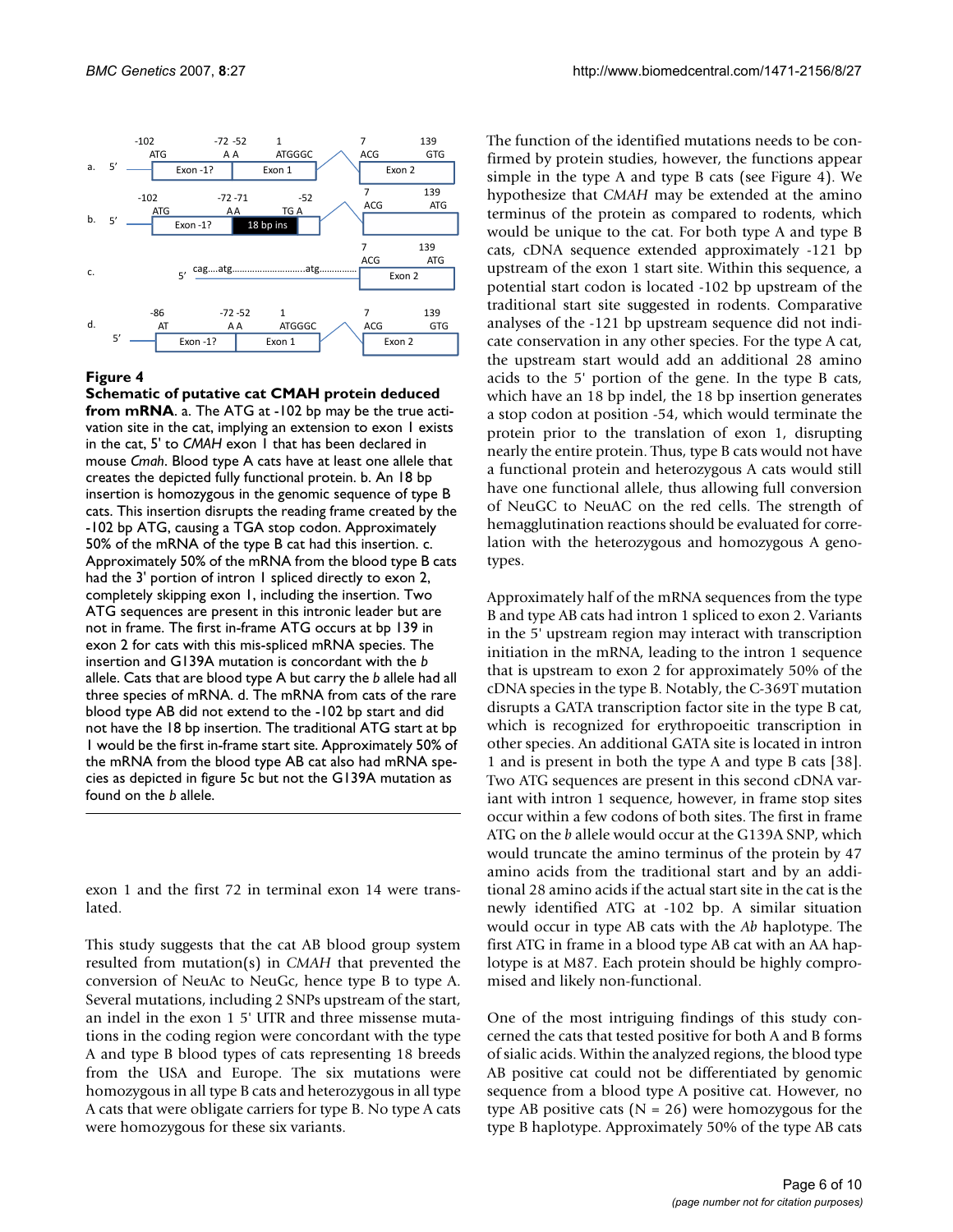have the homozygous *A* haplotype and 50% have the heterozygous *A* haplotype. The blood type AB cat in the mRNA analysis had the homozygous *A* haplotype. Some clones had the type A cDNA form, while some had the intron 1 spliced to exon 2, as found in type B cats. However, the coding region SNPs were homozygous for the *A* haplotype. Since both sialic acids are present on the red cell antigens in the type AB cats [7], *CMAH* must convert some NeuAc to NeuGc, which is different from a blood type A cat carrying a B allele. Although previous studies have not been definitive on the inheritance of Type AB, the present studies indicate that AB is allelic to A and B in cats, and that the unidentified mutation responsible for the AB positive blood type resides on a type *A* allelic background, altering splicing similarly to the type B cats. Thus, we propose a renaming of the cat AB blood group system to contain three alleles represented as  $A > a^{ab} > b$ . The allele *A* would encode the wild-type and fully active enzyme, *aab* the enzyme that is partially active, and *b* the inactive enzyme. Possible genotypes/phenotypes would be *AA* (Type A); *Aaab* (Type A); *Ab* (Type A); *aabb* (Type AB), and *aabaab* (Type AB), and *bb* (Type B).

Griot-Wenk *et al*. (1996) have presented strong evidence that type AB of cats is allelic, but the possibility of cis-acting alleles due to unequal recombination or linked loci was not disregarded [6]. Auer and Bell (1981) also hypothesized that the cat AB blood group may be similar to the epistatic effects of the human *H* gene on the human *ABO* system. The lack of variants in *CMAH* that are concordant with the AB blood type also supports the epistatic gene, secondary locus hypothesis. Although a candidate gene cannot be implicated from this study, mutations in other genes of the sialic acid pathway, including *CMPsialic acid synthetase* (*CMAS*) or perhaps the glycophorins should be considered.

Anomalous findings for the feline AB positive blood type may be explained by a close association between *CMAH* and other blood group genes. Two blood group systems in humans, *I* antigen and *ChidoRogers* (*ChRg*), map to the same genetic region on human chromosome 6p as the defective human *CMAH*. The ChRg blood group system involves the fourth component of complement, while *GCNT2* encodes beta-1,6-N-acetyl glucosamine transferase, which is responsible for converting i-active straight chains of carbohydrates to I-active branched chains in the *I* antigen system. Cat chromosome B2 corresponded to human chromosome 6 [39], and rearrangements in the short arm of cat chromosome B2, as compared to human chromosome 6p, may have *CMAH* and *GGNT2* within a linkage group in the cat [39,40]. Therefore, it is possible that *GGNT2* affects the feline AB positive blood type and explains cosegregation of type AB and B cats in some families and other familial discrepancies. Along with expression studies, more extensive analyses of the *aab* allele segregating in families and the analysis of the above implicated genes could resolve the mysterious type AB cat. In addition, two type AB positive cats of the Sphynx breed were found to have the genotype of *b* carriers at all SNPs but not at the indel, where these cats lacked the excepted 18 bp insertion. Thus, these cats warrant further investigation.

# **Conclusion**

The identified mutations in feline *CMAH* are strongly correlated with cat blood types and may represent the first causative mutations for a blood group in a non-primate species. Genomic and cDNA sequence analyses suggest that the cat exon 1 translation initiates upstream from the putative mouse start codon, generating a protein with 28 additional amino acids at the amino terminus in the cat. Disruption of the reading frame by an 18 bp insertion in exon 1 or an altered splice likely causes enzymatic failure and the production of red cells with NeuGC, which would be the type b allele. Altered splicing and transcription sites may influence the rare, type AB blood group, however, specific mutations were not identified. The present work identifying the causative gene and concordant haplotypes for type A and type B alleles provides a powerful tool to identify *bb* and *b* allele carriers. Until the protein alterations are deduced, genotyping of all or several mutations in the type B haplotype may be warranted to clearly identify *b* carriers. Genetic testing can now help prevent neonatal isoerythrolysis in cat breeding by detecting b carrier cats and preventing the breeding of type B queens bred to type A toms that carry *b*.

## **Materials and methods** *Sampling*

To maintain clarity within the discussions, cats that are obligate carriers of type B are presented as type Ab, whereas the third, less defined blood group, will be presented in the traditional manner as type AB. Whole blood anti-coagulated with EDTA or buccal swab samples from non-related, as well as related cats with A, B and AB blood types were obtained from owners in the USA. European cat DNA samples, which were received as part of a blood typing service, were also provided by the collaborating service laboratory (Oy Triniini Company, Helsinki, Finland). The complete sample set  $(N = 221)$  included 107 type A, 79 type B and 35 type AB cats representing 18 breeds (Table 1). The sample set included; i) 153 purebred cats representing 18 breeds, ii) two purebred pedigrees segregating for the A and B blood types developed for the British Shorthair ( $N = 31$ ) and Birman ( $N = 13$ ) cat breeds (Figures 2, 3), iii) twelve obligate carrier F1 hybrid cats produced by crossing a type B Persian with two type A Oriental Shorthairs, thus producing type Ab, and iv) two random bred domestic shorthairs (Table 1). Relationships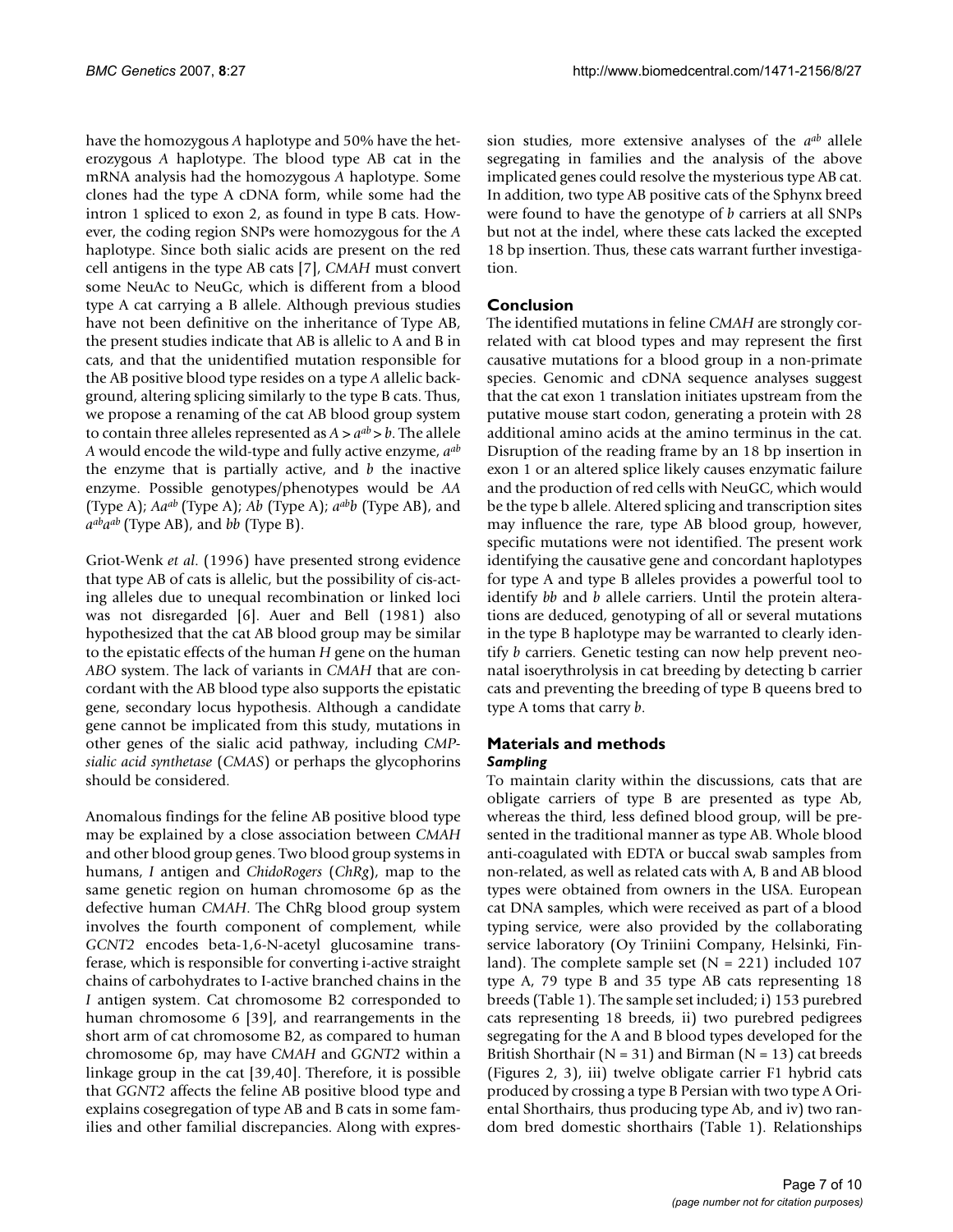within the pedigrees were confirmed with a publicly available microsatellite-based parentage testing panel for the cat [41].

Blood types were determined using RapidVet-H Feline Blood Type Cards (DMS Laboratories, Flemington, NJ). Card tests were performed by the investigators or reported by the cat owners. Samples provided by the Oy Triniini Company, which included all except one type AB cat, were typed by hemagglutination and alloantibody assays[6] Briefly, RBCs were isolated from each cat and were independently incubated with anti-A and anti-B sera. Blood types were confirmed by backtyping with the given cat's own plasma to confirm the presence of alloantibodies. DNA from buccal swab samples was isolated using the QIAamp DNA Mini Kit (Qiagen, Valencia, CA). DNA from whole blood and white blood cell buffy coats was extracted using the DNeasy Tissue Kit (Qiagen).

# **CMAH** *gene analysis*

The *CMAH* cDNA sequence of the domestic dog [ENSEMBL: ENSCAFT00000016708] was obtained from the ENSEMBL public database [42]. The sequence of 13

**Table 2: Sequences and primers for** *CMAH* **analysis in the cat.**

dog *CMAH* exons was queried against the cat 2× whole genome sequence database [43] in the cross-species MegaBLAST application [44]. More than one sequence was identified in the trace archive for each feline exon, thus BLAST2 [44] and MegAlign software (Madison, WI) were used to build a feline *CMAH* gene contig. PCR primers (Table 2) were developed in the intronic regions flanking each identified exon using the software Primer 3.0 [45] and Net primer [46]. Labeled, unlabelled and M13 tailed primers used in the genotyping described below, were synthesized by Operon (Huntsville, AL). Primers were tested for efficient product amplification on a DNA Engine Gradient Cycler (MJ Research, GMI, Ramsey, MN) as previously described [47]. Final reaction conditions for each primer pair were as follows: 1pmol of each forward and reverse primer, 1.25 mM dNTPs, 1.75 mM MgCl<sub>2</sub>, 1× Buffer and 0.375U of Taq (ABgene, Epsom, UK) polymerase in 30 µl reaction. PCR conditions included an initial denaturation at 95°C for 2 minutes followed by 35 cycles of 95°C for 1 minute, 58°C for 45 sec and 72°C for 45 sec with a final extension at 72°C for 10 minutes. Each exon was amplified from genomic DNA of four type A cats; a random bred cat, a Birman, a British Shorthair and a

| <b>CMAH Region</b>     | Forward Primer 5' - 3'              | <b>Reverse Primer 5' - 3'</b>       | size bp |
|------------------------|-------------------------------------|-------------------------------------|---------|
| $5'UTR - eI$           | <b>TTCCTTTGCTGCTGGAGTG</b>          | CAACACTGAGCAAGCAGAGC                | 653     |
| Exon 2                 | CAACACTGAGCAAGCAGAGC                | <b>GGTTTCCTCTCTCTCAGGGG</b>         | 589     |
| Exon 3                 | <b>CTCTTAGGACATGGACTGAACG</b>       | <b>CTTTGGTAAGACGGGTGAGAG</b>        | 458     |
| Exon 5                 | <b>GTGTCTGTCGCATCACCTCT</b>         | GGATGAGAAGAAGCGGACTC                | 668     |
| Exon 6                 | GGCAGAGAGCAGGAAGACAC                | <b>TTTTCCCCCATTTACCAATG</b>         | 571     |
| Exon 7                 | <b>TAGCCGATTTTTGTCTGTGC</b>         | <b>TCAACACTTCCATACATCACCC</b>       | 669     |
| Exon 8                 | <b>GATCCCATCATGCTTCCTCT</b>         | <b>GAAACCAGACTTGCAAAGCA</b>         | 630     |
| Exon 9                 | <b>GTGTCTTTGGCTGGTTTGGT</b>         | <b>GACTTTTAGCCACGCCATTC</b>         | 642     |
| Exon 11                | <b>GCCACACAGCTCCCATAGAC</b>         | <b>TGTTGTTGTGGGTTTTGTGG</b>         | 624     |
| Exon 12                | <b>CATGGTGTTTGCTGTCTCAT</b>         | <b>CCTCTACATGCTTACTGCCC</b>         | 647     |
| Exon 13                | GACATGAGGGGTCGGTACG                 | <b>CTCAACTCCAGCGTGCATTT</b>         | 579     |
| Exon 14                | <b>TTCACTGTTGGATGATGTGG</b>         | GACTTTCAGGGGAGTGAGAAG               | 700     |
| <sup>1</sup> cDNAe2-6  | <b>GACGACGGAGGTCTTGTTGT</b>         | <b>TTACCCCACACTGAAGGAGC</b>         | 608     |
| <sup>1</sup> cDNAe5-11 | CAAGAGGATGGTGTTTGACC                | <b>GCATCATAGAGCCTCCAGAG</b>         | 817     |
| <sup>1</sup> cDNAe9-14 | <b>GGAATCTCACCCATCAGACA</b>         | <b>CTGTGGGTAGAGCAGACCTG</b>         | 656     |
| 5' RACE                |                                     | AAATACGTCAATCCCCCCAGGCAGCTTCT       | $-500$  |
| 3' RACE                | AACTCCCTCTCACGCCACCCAACTG           |                                     | 440     |
| $\Lambda$ -53          | <b>TCCTCCGTCTCATACTTTGTGG</b>       | CATTTCCAGGGGAGCAGC                  | 167     |
| <b>UTR SNPs</b>        | <sup>2</sup> GCCGGGTGTAAGGTTCTC     | CACCTGGAGCCCAATAGG                  | 247     |
| $3C-371T$              |                                     | AGCACGTGTAGGCT                      |         |
| 3G-217A                |                                     | AAGTGTGCAGGTG                       |         |
| Exon 2                 | <sup>2</sup> CTGCTGACCTGAAGGAAGGAAT | ACCCGTGAGAAGGCTCAGAA                | 187     |
| 3G139A                 |                                     | <b>GGCGTGCAAGAACG</b>               |         |
| Exon 3                 | <b>TGTCAGATGCACAAAGCACAAC</b>       | <sup>2</sup> TGCTGTGATCGTTACTGGCGT  | 4       |
| 3T265A                 | <b>TGTGAGCACCATGAAA</b>             |                                     |         |
| Exon 10                | <b>CGACTAACTGTCACCTTTGTGTCTT</b>    | <sup>2</sup> TGAATGCTGCTGTAGGAGATGA | 128     |
| 3G1266A                | AAGCAAGGGCATCATA                    |                                     |         |
| Exon 12                | <sup>2</sup> ATTCGGAGCCGGGTTGAC     | <b>CCTGTAAGTTGGAAAGTGCCTG</b>       | 135     |
| $3G$ 1591A             |                                     | <b>GTATATAGGATTCCAAACCC</b>         |         |

1. Nested primers for the cDNA analysis. The positions of the primer in the exons are indicated in the primer name. 2. The M13 tail was attached to the indicated end of the indicated primer. 3. Primer for the pyrosequencing reaction of each amplified SNP region.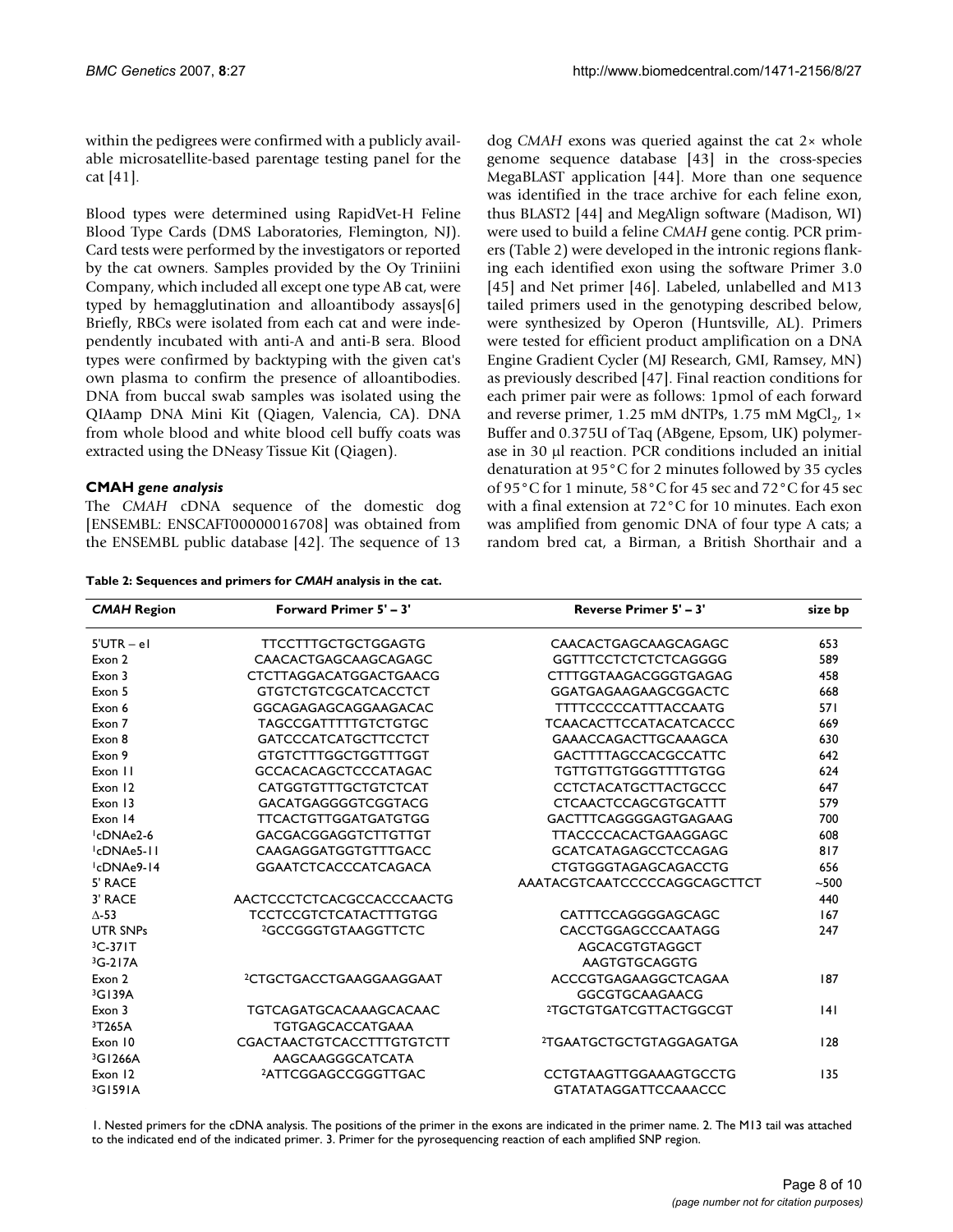Devon Rex, and three type B cats; a Birman, a British Shorthair and a Devon Rex. The *CMAH* genomic sequence was also determined for one Ragdoll and one Sphynx with the AB blood type (Table 1). All PCR products were size separated on 2% agarose gels and the amplicons extracted and purified using the QIAquick® Spin kit (Qiagen). Purified genomic products were directly sequenced using BigDye Terminator V 3.1 (Applied Biosystems, Foster City, CA, USA), purified through Sephadex 50 columns (Amersham Biosciences, Uppsala, Sweden) and electrophorectically separated on an ABI 3730 DNA Analyzer (Applied Biosystems). Sequences were verified and aligned using the software Sequencer version 4.5 (Gene Codes Corp., Ann Arbor, MI).

## **CMAH** *mRNA analyses*

Total RNA was extracted from whole blood samples from a cat of each blood type, including a type A Oriental Shorthair, a type B Persian, a type AB Siamese and an obligate carrier of type B (type Ab) that was a hybrid between a Persian and an Oriental Shorthair) (Table 1). RNA was extracted using the Versagene™ RNA Purification Kit (Gentra System, Minneapolis, MN) or the PAXgene™ Blood RNA System (Qiagen). Three pools of cDNA template were synthesized by reverse transcription of 1 µg of mRNA with random primers, a gene specific primer, *CMAH*\_GSP\_ 5'-GAGGTACGTGATCTGCACTT-3', and oligo dT primers using SuperScript III (Invitrogen, Carlsbad CA). PCR amplification of *CMAH* from the random primer pool of cDNA was performed using nested primers listed in Table 2. To obtain the 5' and 3' portions of the gene, RNA ligase-mediated rapid amplification of 5' and 3' cDNA ends (RLM-RACE) were performed using the GeneRacer™ Kit (Invitrogen). The RACE primers were also presented in Table 2. The 5' RACE used the cDNA pool generated by the *CMAH* specific primer listed above and the 3' RACE used the cDNA pool generated from the oligo dT primers. The PCR conditions included an initial denaturation for 2 min, 5 cycles at 95°C for 30 sec and 72°C for 1 min, 5 cycles at 95°C for 30 sec and 70°C for 1 min, 27 cycles at 95°C for 30 sec, 68°C for 30 sec and 72°C for 1 min, followed by a 10 min extension at 72°C. All PCR products were directly sequenced as previously described except that the 5'RACE-PCR products that were cloned using the TOPO TA Cloning Kit for Sequencing (Invitrogen) prior to sequencing. Seven to twenty-four 5' RACE cDNA clones from each of the four cats were selected and sequenced.

## *Mutation genotyping*

Six SNPs identified by genomic sequence analyses (Table 1) were screened across the entire sample set by pyrosequencing using an M13 biotinylated primer (5' AGCG-CATAACAATTTCACAGG 3') (Table 2). Two SNPs identified in the 5' UTR were amplified in a single PCR multiplex reaction while four coding region SNPs were detected in separate pyrosequencing amplification reactions. Pyrosequencing reactions were performed on a PSQ 96MA (Biotage, Uppsala, Sweden). Amplification conditions for the pyrosequencing reactions were as follows: 2 min denaturation at 95°C followed by 45 cycles of a 45 sec denaturation at 95°C, annealing for 30 sec at 62°C and an extension at 72°C for 30 sec. The reactions were completed with a 10 min extension at 72°C. The 5' UTR 18 bp indel was genotyped as a size variant by PCR with a FAM fluorescently labeled forward primer (Table 2) in all 213 cats and electrophorectically separated on an ABI 3730 DNA Analyzer (Applied Biosystems).

# **Authors' contributions**

BB performed the research; TN provided the necessary sample set and blood typing data. RG assisted and mentored all laboratory research and NP conceived of the idea and wrote the paper. LM designed and performed pyrosequencing assays, MP provided study design input and manuscript editing, ML provided study design input and manuscript editing and LAL developed the study design, collaborations and wrote the paper. All authors read and approved the final manuscript.

# **Additional material**

#### **Additional File 1**

*Sequence and protein translation of feline* **CMAH***. The composite feline sequence of* CMAH *is presented with its protein translation listed above the cDNA sequence. Identified DNA variants are presented in bold and underlined. Mutations that cause an amino acid change are presented with an underlined codon, the mutation and protein code in bold. The cDNA sequence of the dog [Ensembl: ENSCAFT00000016708], human [GenBank: [AF074480\]](http://www.ncbi.nih.gov/entrez/query.fcgi?db=Nucleotide&cmd=search&term=AF074480) and mouse [GenBank: [D21826](http://www.ncbi.nih.gov/entrez/query.fcgi?db=Nucleotide&cmd=search&term=D21826)] are presented below the cat. Missing sequences are presented as dashes. The 2 codons of exon 1 have not yet been identified in the dog, 2 additional codons are absent downstream. Approximately 31 amino acids are deleted in humans, causing inactivation of the enzyme.* Click here for file

[\[http://www.biomedcentral.com/content/supplementary/1471-](http://www.biomedcentral.com/content/supplementary/1471-2156-8-27-S1.enl) 2156-8-27-S1.enl]

## **Acknowledgements**

Funding for this project was provided to L. A. Lyons from NIH-NCRR RR016094, the Winn Feline Foundation and the George and Phyllis Miller Feline Health Fund, Center for Companion Animal Health, and the Koret Center for Veterinary Genetics, School of Veterinary Medicine, University of California, Davis. We appreciate additional technical support of Carolyn Erdman, Jennifer Grahn and Mark Ruhe and the use of the instrumentation at the Veterinary Genetics Laboratory, University of California, Davis. We appreciate the assistance of several cat breeders who provided extensive samples for the study, including Suzanne Henne, DVM, Ms. Georgia Morales, and Ms. Janet Wolf.